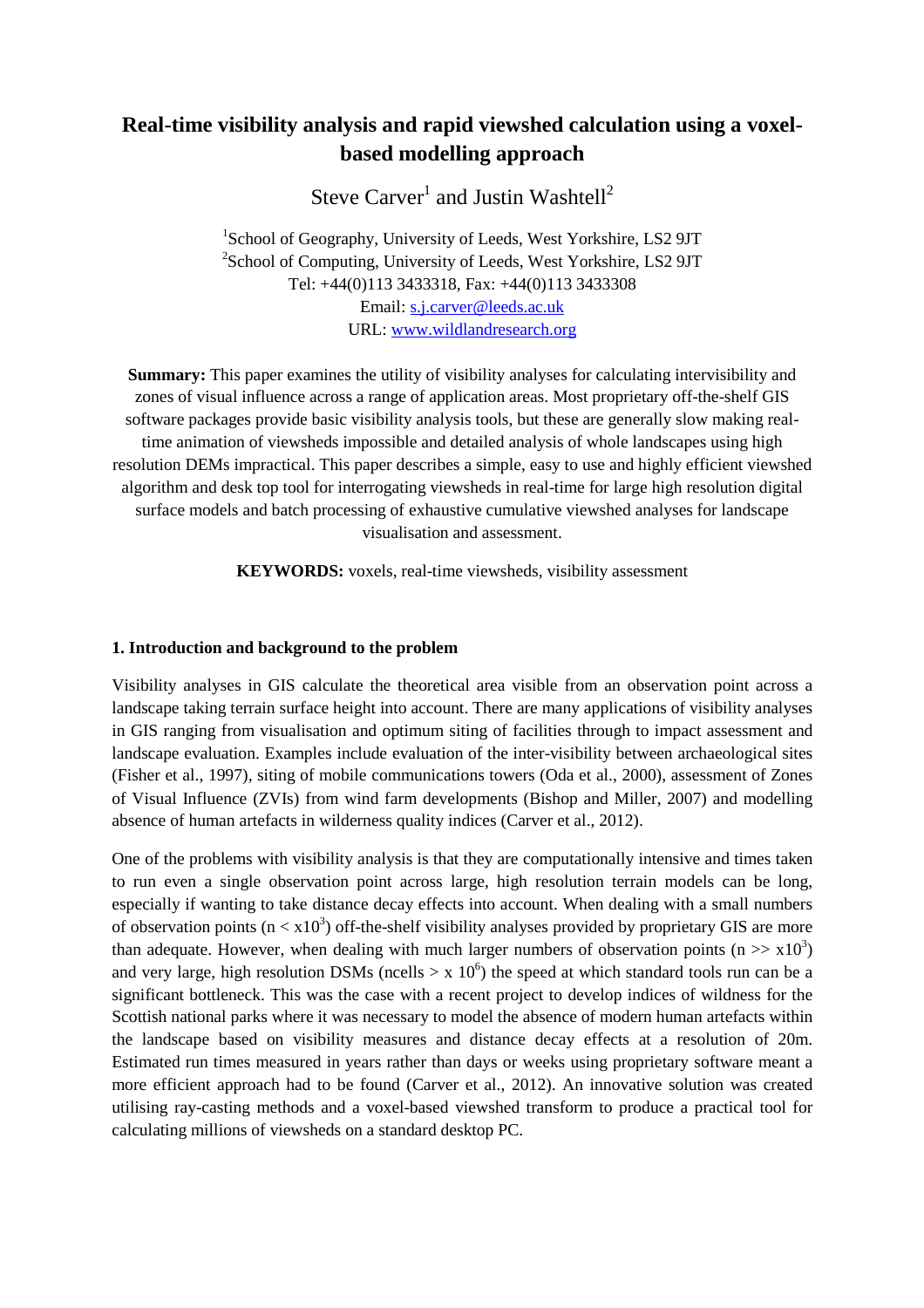# **2. Method**

A number of authors have identified speed and efficiency of the algorithms used as a possible area for improvement. A variety of efficient algorithms have therefore been reported in the geocomputation literature. These include examples such as R2, R3, XDraw, line-rasterisation, tracking-in, trackingout, etc. (e.g. Andrade et al., 2011) many of which rely on making trade-offs between accuracy and speed. While some authors have experimented with algorithm efficiency, others have looked towards advances in computing power to address the problem, such as the application of grid computing and parallel computing architectures (e.g. Mills et al., 1992).

The algorithm employed herein is very similar to the "R2" algorithm described by Franklin & Ray (1994). Such raycasting algorithms have been implemented in computer gaming software since the early 1990s, but have been largely usurped by polygon-based approaches supported by modern graphics hardware. It is unclear whether the brevity of their success in that field has any bearing on why they have been seemingly overlooked by developers of mainstream GIS software and tools, but they can be shown to be of enormous practical benefit here.

Theoretically, the computation time of an algorithms like R2 is linear in the number of cells which constitute the region of interest for which visibility is to be computed. However with a little precomputation the performance is in practice *sub-*linear, owing to the fact that as we cast a ray further and further from an observer point, we are increasingly likely to have encountered a feature substantial enough to constitute a "horizon", at which point we can terminate the ray.

Linear and sublinear algorithms are particularly well placed to take advantage of Moore's law, and to contend with parallel advances in terrain model resolution. Franklin & Gousie (1999) describe the computation of visibility for *every* point on a terrain model. Whereas the point-viewshed algorithm at the heart of their approach took approximately a second to compute on a 1201x1201 cell terrain using a modest desktop PC, the present implementation is able to perform several hundred (more than sufficient for real-time viewshed exploration) and whole-terrain viewshed transforms in a matter of hours. Such whole-terrain transforms allow for the ZVIs of 100,000's of features over an entire landscape by considering the cumulative viewshed of all features impacting on every grid cell in a terrain model.

The algorithm has been embedded within a user-friendly GUI and can be run either from the desktop on a single PC or across the network on multiple machines to further speed up processing times for very large areas (Figure 1). A tiling-tool has been added to facilitate this process. The interface allows users to input a large DSM as a floating point raster and a feature layer containing up to seven separate feature classes. Observer height and maximum/minimum search radius can also be set. Distance decay effects can be calculated as  $1/d$  or  $1/d^2$  giving the relative height and surface area of a feature cell, respectively (where  $d =$  distance from the observer). When run in batch mode, the viewshed of every grid cell in the input DSM is calculated and the relative proportion of the viewshed occupied by a feature or the background terrain is stored. Output viewshed transforms from the tool can be generated either as separate feature layers or combined layers and saved on logged and unlogged scales in floating point grids. These can then be input into a GIS package for combination with other data layers.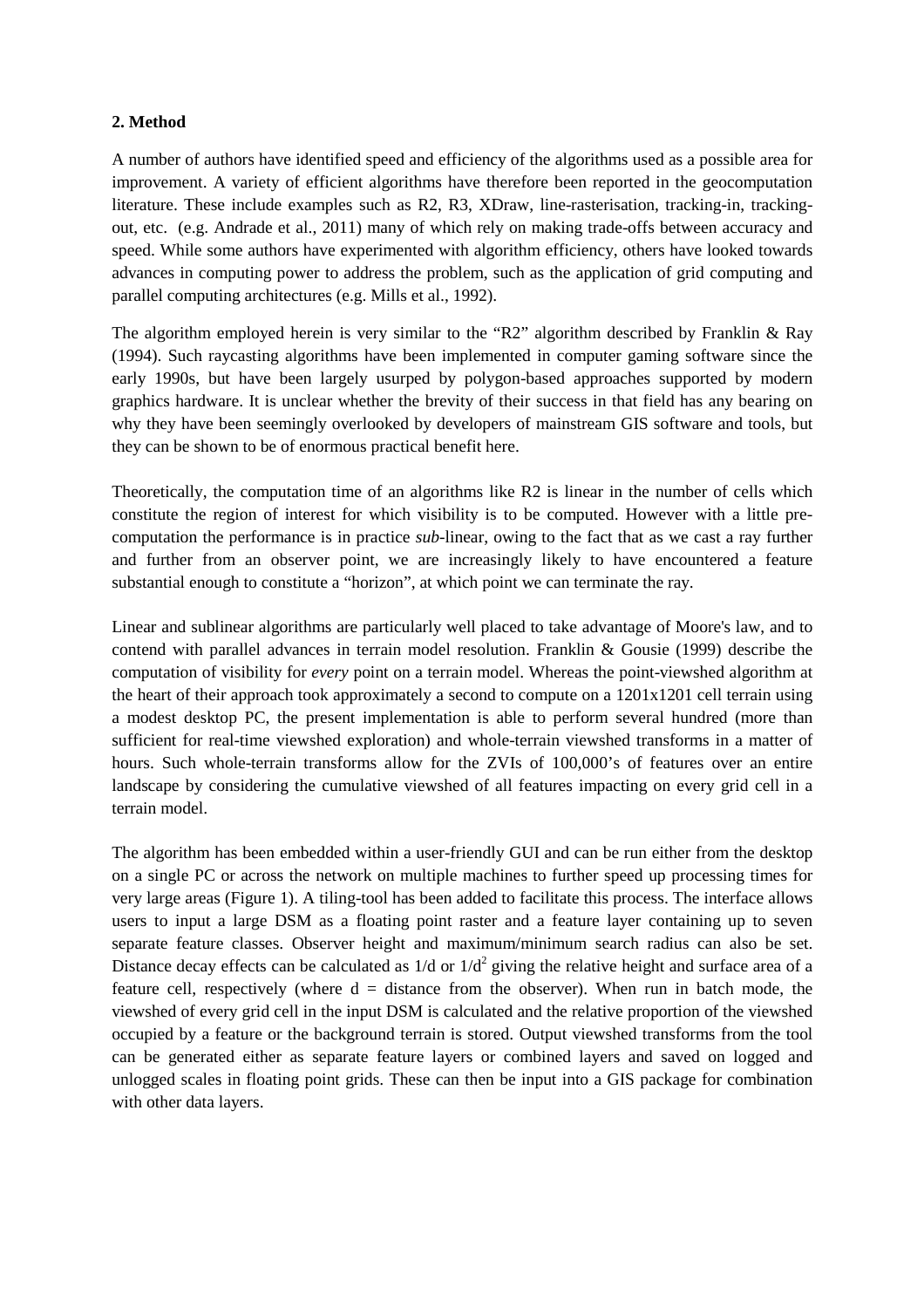

**Figure 1.** Voxel Viewshed Explorer Beta 1 GUI

# **3. Results**

The algorithm has been validated against the visibility tools provided by a number of proprietary GIS packages. These include ESRI's ArcGIS10, Idrisi Kilimanjaro, and SAGA. Binary viewsheds for 20 randomly selected points across Scotland where calculated using ArcGIS, Idrisi, SAGA and the Voxel Viewshed Explorer and the results compared. The viewshed extents produced using the Voxel Viewshed explorer compare very well and are within 98% overlap (Figure 2). Comparisons with ArcGIS indicate that the Voxel Viewshed Explorer tool is between 1000 and 1500 times faster leading to huge efficiency gains and much reduced run times.

The algorithm and GUI have also been tested on a range of datasets and several projects. These include work carried out for the Scottish national parks developing an index of absence of modern human artefacts for use in wildness mapping (Figure 3).

## **5. Discussion and conclusions**

The obvious advantage of the algorithm and tool described here is that speed of viewshed estimation together with distance decay calculations is massively increased over proprietary software without any undue sacrifices in terms of accuracy. This opens up a whole range of possible application areas for viewshed analyses where these have hitherto been impractical due to the massively long run times involved. Current applications by the authors have focused on landscape visualisation and assessment in support of wildness mapping both in the UK and abroad. Other applications currently under development include visibility-based assessment of landscape geomorphometrics (Washtell et al., 2009) and siting of wind turbines in sensitive landscapes (Carver and Markieta, 2011).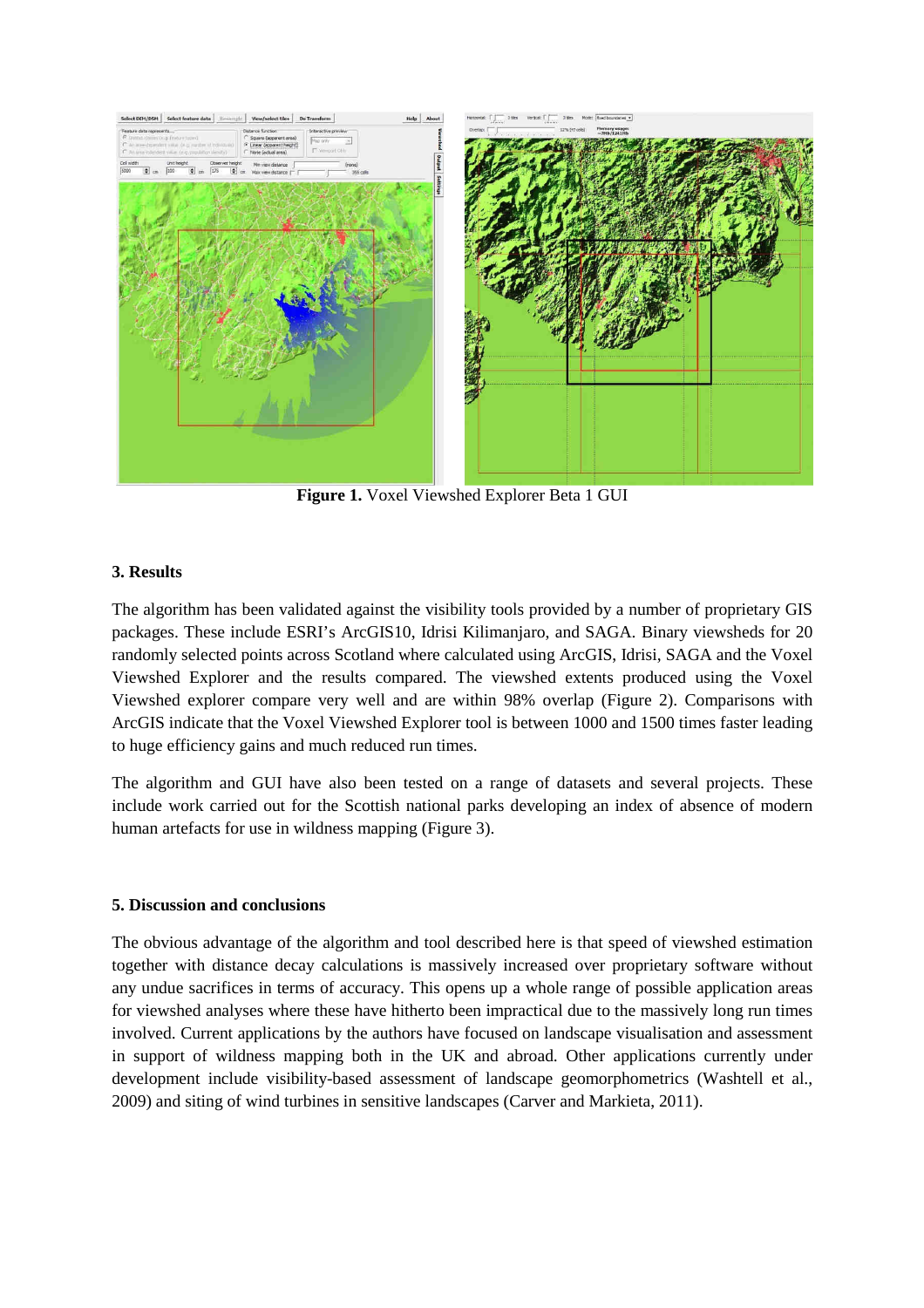

**Figure 2.** Comparison between ArcGIS and Voxel Viewshed Explorer output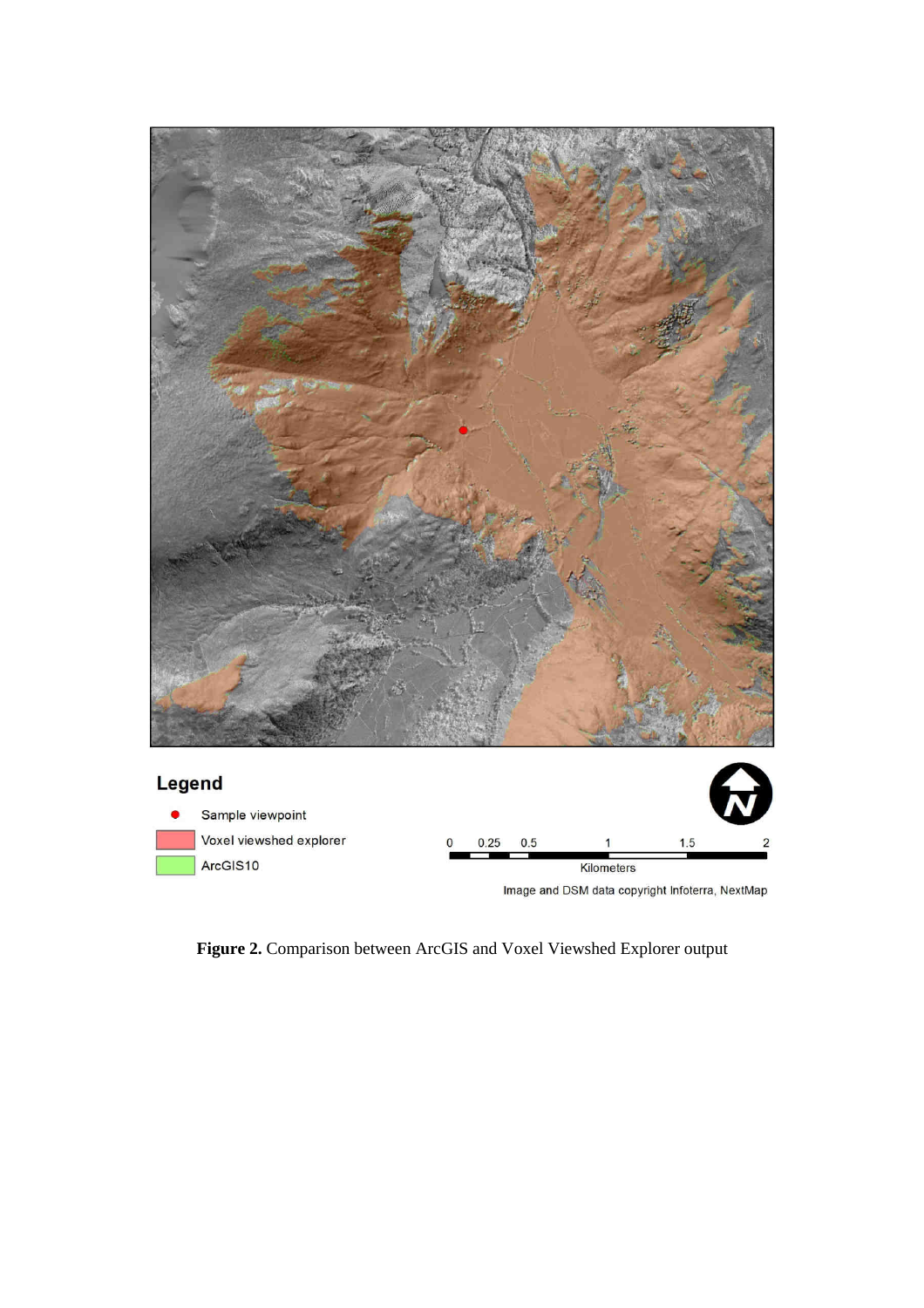

**Figure 3.** Absence of visible human artefacts in the Cairngorms National Park

## **References**

Andrade, M., Salles, V.G., Magalhães, M.A., Magalhães, W., Randolph, F. & Cutler, B.M. (2011) Efficient viewshed computation on terrain in external memory. *GeoInformatica* 15(2), 381-397.

Bishop, I. & Miller, D. (2007) Visual assessment of off-shore wind turbines: The influence of distance, contrast, movement and social variables. *Renewable Energy* 32(5), 814-831.

Carver, S., Comber, A., McMorran, R. & Nutter, S. (in press) A GIS model for mapping spatial patterns and distribution of wild land in Scotland. *Landscape and Urban Planning.* 

Carver, S. & Markieta, M. (2011) No High Ground - mapping out the landscape and renewable energy conflict. UK Hillwalking Magazine. http://www.ukhillwalking.com/news/item.php?id=62670

Fisher, P., Farrelly, C., Maddocks, A. & Ruggles, C., (1997) Spatial Analysis of Visible Areas from the Bronze Age Cairns of Mull. *Journal of Archaeological Science* 25, 581-592

Franklin, W. R. & Ray, C. (1994), Higher isn't necessarily better: Visibility algorithms and experiments, in T. C. Waugh & R. G. Healey, eds, 'Advances in GIS Research: Sixth International Symposium on Spatial Data Handling', Taylor & Francis, Edinburgh, pp. 751-770.

Franklin, W. R & Goudie, M. B. (1999), Terrain Elevation Data Structure Operations, Proceedings of ICA/ACI 1999, Ottawa

Mills, M., Fox, I.G. & Heimbach, R. (1992) Implementing an intervisibility analysis model on a parallel computing system**.** *Computers & Geosciences* 18(8) 1047-1054